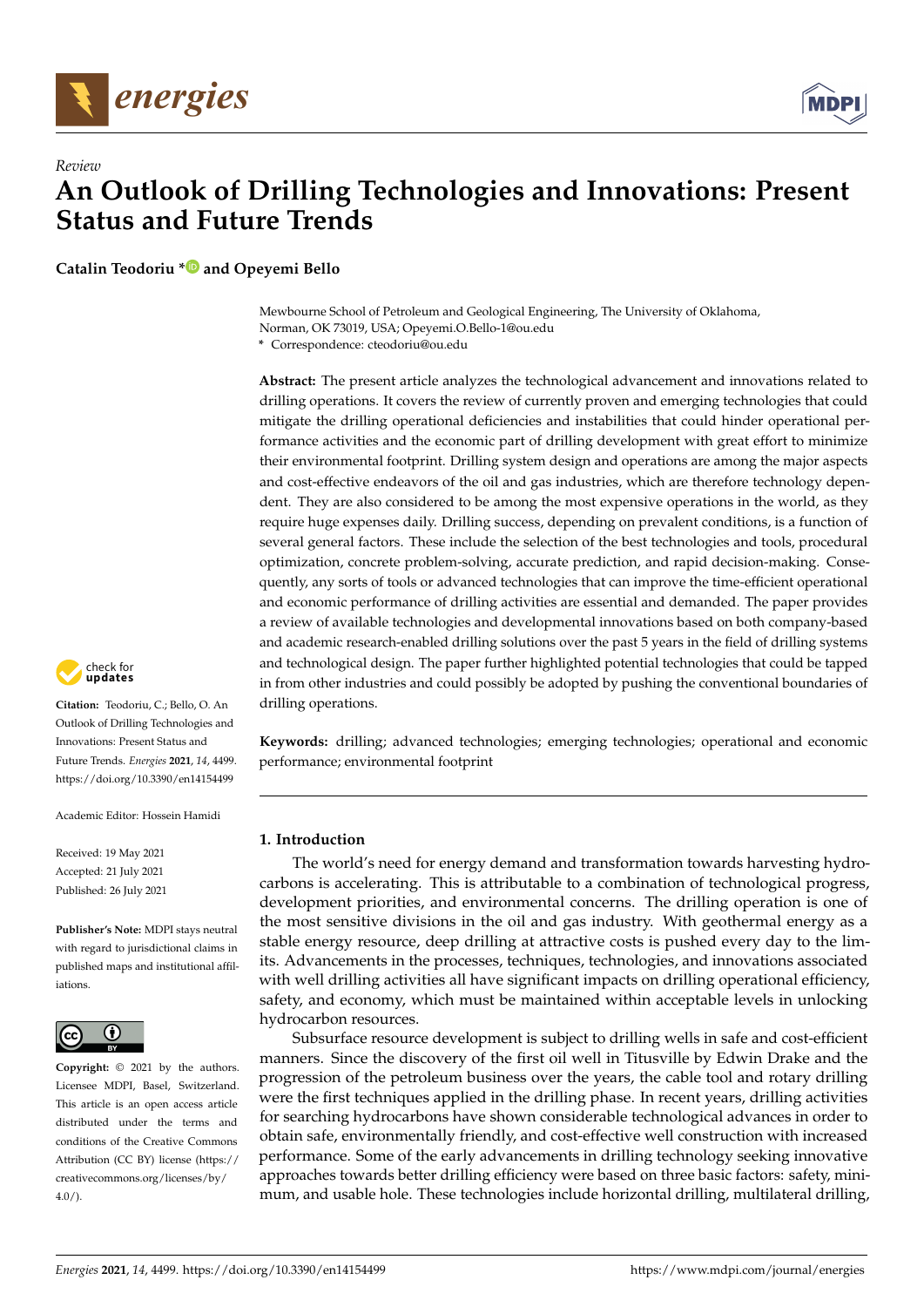extended reach drilling (ERD), complex path drilling, casing drilling technology, positive displacement motor technology, and laser technology—which is a newer technology [\[1](#page-10-0)[–4\]](#page-10-1).

Today's challenge in the field of drilling is to reach deeper targets as fast as possible, minimizing the cost with the continuous improvement of operational efficiency without overlooking health, safety, and environmental guidelines. These factors have rendered drilling activities open to robust techniques and state-of-the-art technologies for an accurate understanding of potential hydrocarbons to be drilled. Improvements in techniques, materials, equipment's, autonomous processes, and advanced technologies have played a role in advancing economically recoverable subsurface resources and reducing the environmental impact at the surface and in the underground. Modern drilling technology is categorized as an advanced suite of both surface tools and downhole tools with the capability of drilling entire well sections in one run with far less impact on the surface and subsurface environments.

The evolution in drilling technologies developed over the last five to ten years for both onshore and offshore development has been focused on several distinct areas of drilling operations, including the monitoring and optimization of surface equipment, drilling methodologies, and downhole tools. Proven technologies seek to reduce both well construction and operational costs while also providing maximum operational efficiency and environmental safety. Some examples of advancements and proven innovation in drilling technology acting as enablers in the discovery of new sources of oil–natural gas and geothermal energy are presented in this article. These existing technologies include horizontal drilling, underbalanced drilling, multilateral drilling, extended reach drilling (ERD), automated drilling, and data analysis. As the topic of onshore and offshore novel developments is extremely broad, this paper sought to provide a synopsis of the Special Issue of MDPI *Energies*, collecting relevant developments that are related to the MDPIpublished papers within the last 5 years.

#### **2. Enabled Drilling Performance through Advancing Systems and Technologies**

The upsurge in the world's energy needs by tapping into hydrocarbons cannot be accommodated without operational drilling systems. As technologies related to drilling systems evolve, the move from the conventional approach to the unconventional technique has enabled the resolution of drilling problems and undetected drilling-related issues through the means of both hardware and software solutions with the integration of business values solutions such as IoT technology, Big Data analytics, Digital Twin, artificial intelligence (AI) and other key technologies transforming energy systems as a way of enhancing operational efficiency during drilling operations and activities [\[5](#page-10-2)[,6\]](#page-10-3). The reviews selected below cover industrially proven and academic lab-scale solutions covering multi-functional areas of drilling that are of benefit to well construction and developmental operations as well as to increasing performance to another level.

## *2.1. Company Enabled Drilling Solutions*

The trend of automation and other dominant 4.0 technologies such as artificial intelligence, IoT, 3D printing, Big Data, Cloud technology and Digital Twin technology has proven the viability of unlocking business values to improve operations while maintaining customer satisfaction for real-life drilling processes. Many oil and gas companies have leveraged and deployed some of these technologies, thus developing both their own hardware and software tools for operational activity accuracy and decision making for the sustainability of their assets.

**Automation in drilling equipment** such as oil rigs has a strong impact on the exploration and development of hydrocarbons. Many oil companies are now starting to equip their drilling equipment such as oil rigs with autonomous drilling control systems to achieve improved performance times. According to PRNewswire [\[7\]](#page-10-4), automation helps improve safety standards by reducing human intervention at drill sites and reducing labor costs whilst increasing the operational efficiency of hydrocarbon extraction and being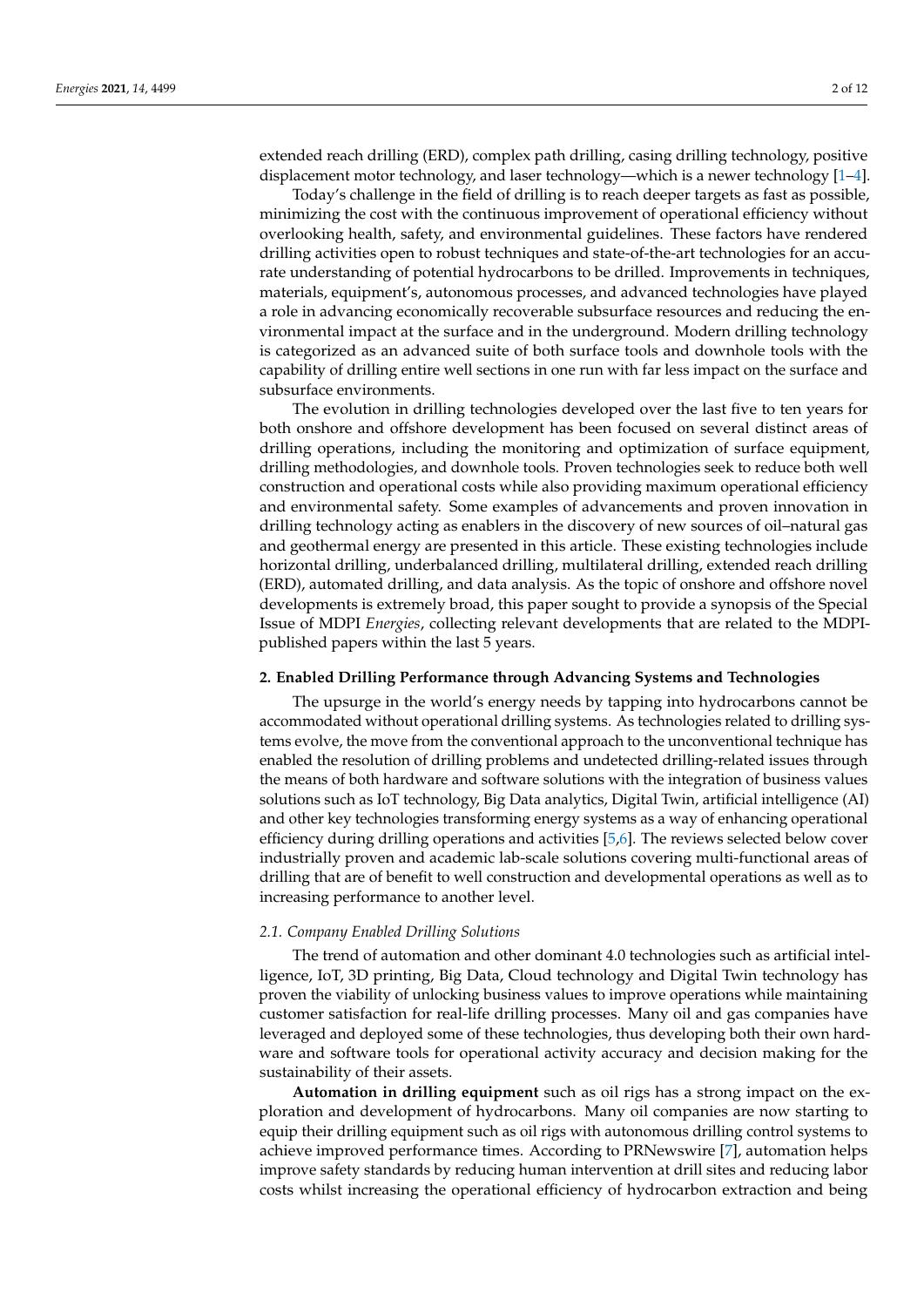applicable both offshore and onshore. A typical example is the launching of the first fully autonomous offshore platform capable of performing drilling operations with little or no operational staff by a European oil and gas company [\[8](#page-10-5)[,9\]](#page-10-6). Another example is that of integrated drilling systems, such as Amphion and Cyber base, which increase drilling control over the rig equipment, enhance safety and efficiency, and reduce redundancy on rigs by providing control systems that automate drill floor processes and equipment interaction for both offshore and onshore activities [\[10\]](#page-10-7). IoT in offshore operations seems to have become an important "added value" concept for most operators [\[11\]](#page-10-8). Moreover, as of 2021, automation has been mostly transferred from offshore to onshore activities, particularly those activities with intensive and repetitive activities, such as those involved in shale and coal bed methane drilling. Figure [1](#page-2-0) shows that a full automation level is defined as the level at which the computer solely takes care of the whole activity, namely monitoring and data analysis, generating the decisions, selecting the best option, and implementing the selected decision. Although Endsley et al. [\[12\]](#page-10-9) published this concept about levels of automation two decades ago, Macpherson et al. [\[13\]](#page-10-10) have adapted Endsley concept for drilling activities, proposing the same 10 levels of automation, whereas the autonomous level involves self-decisional systems such as rotary steerable systems. As of 2021, the new direction is trending towards autonomous drilling rigs that can perform drilling without direct human intervention. The levels of automation shown in Figure [1](#page-2-0) are ranked from 1 to 10, where L10 will represent the autonomous drilling system. According to Macpherson et al. [\[13\]](#page-10-10), the rotary steerable systems are ranked L8–L10, meaning that the need for human intervention is minimal, and only during monitoring/generating of the process. To date, a fully autonomous system, as per the definition provided by Endsley et al. [\[12\]](#page-10-9), has not yet been realized, however, a few attempts have been already published [\[14\]](#page-10-11). Although not comparable, it is worth mentioning that the mining industry has reported fully autonomous blast hole drilling systems since 2018.

Levels of automations as defined in 1999, by Endsley et al.

<span id="page-2-0"></span>

|    | <b>Level of Automation</b>       | Monitoring     | Generating     | Selecting      | Implementing   |
|----|----------------------------------|----------------|----------------|----------------|----------------|
|    | Manual Control                   | Human          | Human          | Human          | Human          |
|    | <b>Action Support</b>            | Human/Computer | Human          | Human          | Human/Computer |
|    | <b>Batch Processing</b>          | Human/Computer | Human          | Human          | Computer       |
|    | <b>Shard Control</b>             | Human/Computer | Human/Computer | Human          | Human/Computer |
|    | <b>Decision Support</b>          | Human/Computer | Human/Computer | Human          | Computer       |
|    | <b>Blended Decision Control</b>  | Human/Computer | Human/Computer | Human/Computer | Computer       |
|    | <b>Rigid System</b>              | Human/Computer | Computer       | Human          | Computer       |
|    | <b>Automated Decision Making</b> | Human/Computer | Human/Computer | Computer       | Computer       |
| 9  | <b>Supervisory Control</b>       | Human/Computer | Computer       | Computer       | Computer       |
| 10 | <b>Full Automation</b>           | Computer       | Computer       | Computer       | Computer       |

Levels of Automation in 2021, originally defined by Macpherson et al 2013



**Figure 1.** Automation in oil rigs (modified).

In the article by Creegan and Jeffrey [\[15\]](#page-10-12), an **intelligent drilling optimization application performs as an adaptive autodriller**. This novel technology uses artificial intelligence (AI) algorithms to enhance on-bottom drilling performance. The system features continuous learning capabilities, enabling it to provide proactive drilling dysfunction mitigation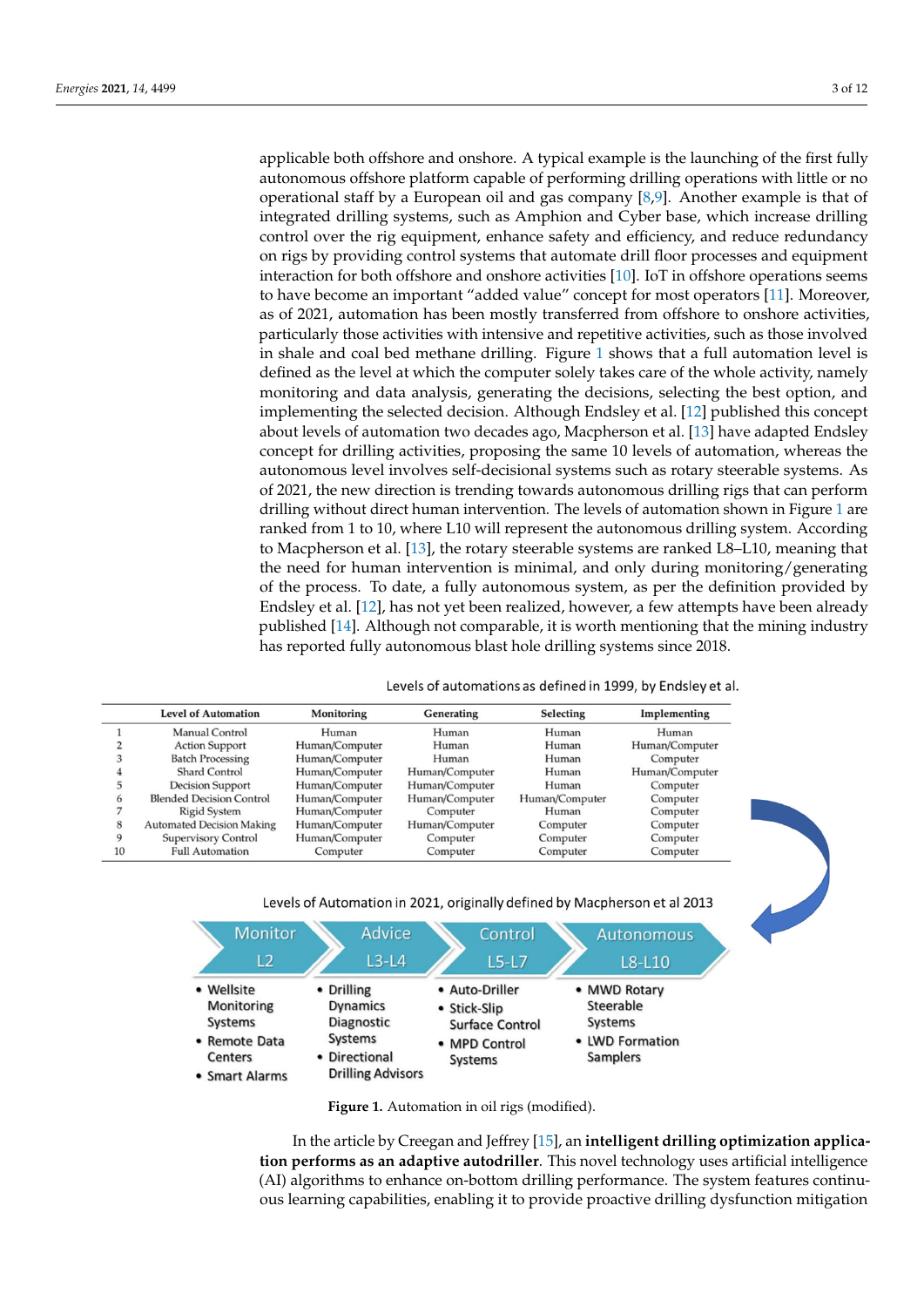while maximizing the rate of penetration (ROP) and optimizing mechanical specific energy. The system's advantage is that it entails less dependence on human beings in the drilling process, lowering the risk of slow or incorrect responses in drilling dysfunction. During the field application, ROP was improved by 61% and drilling performance—measured as hours on the bottom—was improved by 25%.

Invented over 100 years ago, directional drilling or horizontal directional drilling (HDD) is a trenchless and valuable technology used in oil fields to increase oil production. The rate of technological innovation has never decreased to date, especially not for offshore projects where continuous accumulated experience has served to reduce the total drilling time and the cost of drilling, thus enhancing the profitability of these companies. The trend of automation, propelled by the utilization of 3D visualization tools, has expanded the capabilities of downhole tool technologies, improving the drill bit's performance, and reducing drilling vibrations. One of the new evolutionary alternatives to the traditional rotary steerable system (RSS) is the **Steer-At-Bit Enteq Rotary Tool (SABER)** tool that uses internally directed pressure differentials to steer away from the drill bit face, delivering true "at-bit" geosteering [\[16,](#page-10-13)[17\]](#page-10-14). Based on the successful initial testing, the tool does offer a robust, reliable, simple, and cost-effective directional drilling alternative to current RSS options, minimizing downtime whilst maximizing reliability and drilling speeds. For accurate well placement, Haliburton introduced their product called **iCruise, an intelligent pushthe-bit RSS**, which allows for improved steerability and drilling performance. This tool is automation-enabled for precise steering and accurate well placement, helping operators reduce well time through faster drilling, reliable performance, and predictable results [\[18\]](#page-10-15). To automate decision-making during drilling operations, Motive Drilling Technologies developed a premier **directional drilling bit guidance system**, which automates decision making at the rig. The mentioned merits of this system include drilling time reduction without compromising wellbore quality, which also results in higher productivity. The bit guidance system is built using the latest downhole computer generation, with an improved data-driven automated decision-making algorithm. There are many numbers of this intelligent RSS, for example, the Baker Hughes [\[19\]](#page-10-16) **i-Trak drilling automation** and others on the market with advanced electronics for tool prognosis, diagnosis and high-speed processors which help directional drillers make efficient drilling decisions and manage vibration in real time.

A better understanding of downhole drilling dynamics and optimization conditions is very vivacious in terms of drilling operations and performance. According to NOV, an improper BHA design leads to lower drilling efficiency, which implies the need for BHA redesign at high costs and time lost. To reach the borehole total depth (TD) with excessive drag and reduced tortuosity at the end of the well, NOV developed the **SelectShift downhole adjustable motor** that allows higher surface RPM, improved hole condition and cleaning, minimizing spiraling/tortuosity and improving ROP [\[20\]](#page-10-17). Another innovative BHA optimization tool is the Schlumberger [\[21\]](#page-10-18) **OptiDrill real-time drilling intelligence tool,** which is capable of collecting a wide range of surface and downhole data and using advanced algorithms and enables event detection and customized reporting. This system was developed to allow operators to mitigate risk, reduce premature tool failure, and upsurge downhole drilling efficiency.

Well control is another key and crucial sub-sectional area of the drilling operation. The blowout incident from the Macondo oil field and past blowout accidents have reflected the need for rigorous safety measures, ensuring safe and environmentally responsible drilling operations. Devising some well control automation systems will enable fast identification, decision making, and reaction to well control events. Some of the latest technology aiming to reduce well control risks led to the development of **automated well control solutions** by Safe Influx. It has been successfully demonstrated that this system can provide support to the driller, dramatically reducing our exposure to risks from human factors. The system has the ability to detect the presence of a fluid influx condition in a wellbore, make a decision against criteria to favor a shut-in, and then automatically initiate an initial well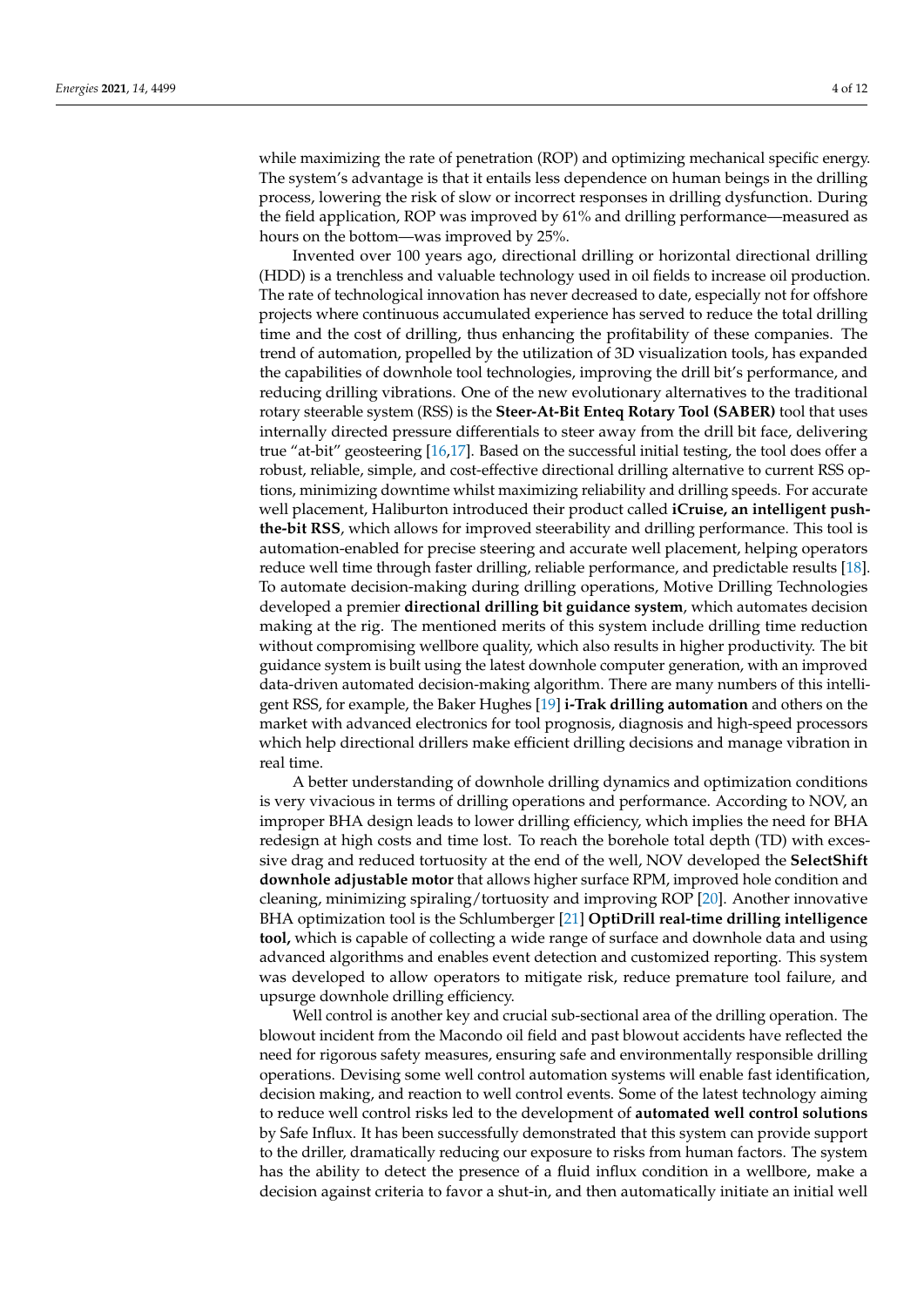control protocol that results in the well-being safely shut-in. This revolutionary technology is capable of reducing the size of an influx compared to conventional techniques. This implies reductions in delays, costs, and operational issues in getting back to drilling [\[22](#page-10-19)[,23\]](#page-10-20). The combination of these technologies will provide an automated secondary well control which will result in enhanced well control and integrity while improving the drilling efficiency [\[24\]](#page-10-21).

#### *2.2. Academic Research-Enabled Drilling Solutions*

Academic research and development have made significant contributions towards enhancing drilling operations. These validated and proven technical solutions have had a tremendous effect on improving drilling efficiency and cutting operational costs through radical innovation and digital transformation in collaboration with industries and private institutions. Highlighted below are some of the selected solutions that transcend subject areas such as drill bit technology, drilling optimization, instrumentation and automation, well design and smart well, well cementing, and the application of Big Data and data analytics to the benefit of drilling operations.

Sharma et al. [\[25\]](#page-10-22) designed and developed an **instrumentational laboratory-scale test rig (stick-slip simulator)** to identify and predict downhole vibration events such as torsional vibrations. According to Sharma et al. [\[25\]](#page-10-22), "the setup is capable of safely recreating drilling vibrations that occur in wells, including stick-slip vibrations, which are detrimental in nature". Their experimental test rig was built to analyze drill string vibrations using the so-called mechatronic concept, which is a combination of mechanical and electrical components fully controlled by complex real-time software. Their results highlighted that the measured vibrations modes are a function of various parameters such as rotational speed (RPM), torque, and weight on bit, as well as the bit sticking time period and frequency. In their study findings, sampling rates below 10 Hz were found to be unsuitable for the correct identification of the severity of stick-slip vibrations. Furthermore, the study shows the necessity of the good integration of hardware and software to achieve reliable results. The quality of the sensors and their sampling rate were found the most crucial factors in the design of the experimental setup.

Braga et al. [\[26\]](#page-10-23) presented a conceptual methodology and system to **predict bit in real time with 30-second** updates using WITMSL data, standard MWD directional surveys sent once per stand, and specific BHA data. The system also provides context, plotting the projections in relation to the well plan, drilling window, and formation tops. In their conclusion, the algorithm's performance, when used to project with steerable motor or RSS assemblies, has a median divergence of less than two ft. for all subject wells. The Q3 divergence values were less than three ft. for steerable motor projections and less than four ft. for RSS. The flexibility of the proposed method was validated in four horizontal wells in West Texas, USA, using 839 survey stations to validate the results. The resulting median divergence considering all validated projections was less than a foot.

Koc and Taleghani [\[27\]](#page-10-24) presented a new method to **estimate the critical depth of cut (DOC) of different rock specimens** (from ductile to brittle failure and vice versa) which consists of "measuring the roughness of the groove for determining the transition point of failure modes for every rock sample after the scratch test". The method was accomplished through extensive laboratory tests in parallel with numerical solutions. According to the authors, "the average change in the surface roughness (Rt) versus the scratched surface roughness (∆R) can be used to identify the rock failure mode and determine the transition point for the cutting process. The value of this slope increases until the depth of cut reaches the transition point, and then the slope reaches a constant value". Another important achievement of their proposed model is that, for the first time, the DOC is proposed and measured. The tests show that the measured surface roughness acts identically to the tangential measured forces.

Nystad et al. [\[28\]](#page-10-25) investigated the **application of a data-driven optimization method called extremum seeking (ES)** to attain an improved and safer drilling process using a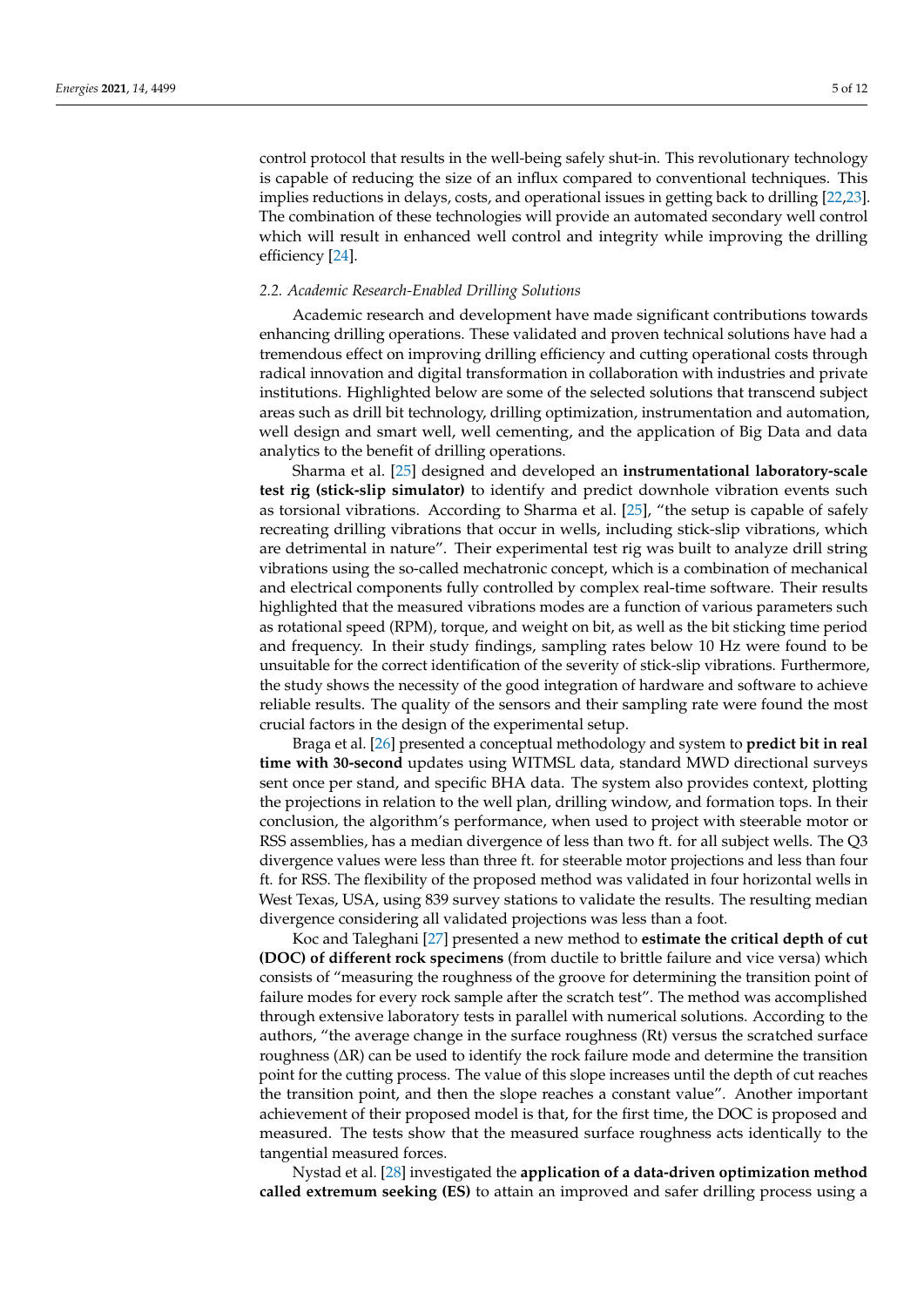novel automatic real-time approach based on the minimization of the mechanical specific energy (MSE). The ES algorithm collects a wide range of information to assess the current downhole conditions. Additional parameters are generated during drilling changes in the applied weight on bit (WOB) and the drill string rotational rate (RPM). The process is performed automatically, and the process is optimized using downhole real-time information. The proposed algorithm is said to handle various drilling constraints related to drilling dysfunctions and hardware limitations especially when ROP and torque parameters are limited. The methodology is yet to be field validated, but the authors are expecting an ROP improvement of up to 20–170%.

Thakur and Samuel [\[29\]](#page-10-26) established a novel method to **predict downhole data by employing deep learning using surface data** that can improve wellbore placement and increase drilling efficiency by improving the rate of penetration (ROP) and reducing downtime caused by tool failure. In their approach and for initial prediction, the model was trained on analog wells. In the absence of an analog well, surface WOB data can also be used as estimates of downhole WOB. The next step of their method was the use of relatively inexpensive technology to collect downhole data, on mud pumps for example, and sync the data in time. Then, a new model is trained, or the trained model is updated for the existing well. The model is then used to predict downhole data for the current well. The model can be updated as more and more data become available for better prediction. The novel study is yet to be validated on the field; however, the developed model has a median error as low as 3% and can accurately predict downhole data in real-time with the prediction accuracy varying from well to well and drilling depths. The model is also very robust to the amount of noise or outliers present in the data and can predict downhole conditions 50–60 ft. ahead with reasonable accuracy. The results demonstrate how deep learning can be cost-effectively employed for downhole data prediction.

Dumitrescu et al. [\[30\]](#page-10-27) conducted a numerical performance analysis for the **corrosion repair of pipelines using a modern composite materials system**. The authors revealed that composite repair systems are highly effective in restoring corroded pipes when the selected repair materials have consistent mechanical properties that are compatible with the base steel pipe. For example, a composite material with a Young modulus equal or similar with steel pipe seems to yield the best results. According to their finite elements simulation results, the width of the corroded area has limited influence on the stress state of the repaired zone. They further emphasized the following observations from the finite element analysis of the influence of the defect orientation and fillet radius upon the stress distribution: machining the defect area as an inclined rectangle will reduce the preparation time without influencing pipe safety and the angle of the defect orientation will increase the von Misses stresses by only 10%.

Sliwa et al. [\[31\]](#page-11-0) conducted a study to improve the impact understanding of rotational speed, drill bit diameter, and air pressure on drilling velocity for the down-the-hole (DTH) drilling method, for a given lithology. The study approach was validated using well information from the Lubin Basin in Poland with such an enhanced solution aiding drilling efficiency and process for wellbore heat exchanger (BHE) installations for selected locations. To conduct the study, nine boreholes with common geological profiles were drilled using the rotary down-the-hole drilling with the air method. A down-the-hole hammer (DTH) with a diameter of 4 inches was used and the horizontal distance between the boreholes was about six meters. The following conclusions were drawn from their study: "for every analyzed situation, the highest drilling velocity is achieved when the greatest drilling pressure is applied." The authors pointed out that the lowest ROP was recorded at the lowest drilling pressure. Additionally, they noticed that the increase in air pressure in the drill pipe causes an increase in the consumption of feed energy, resulting in high operating costs. The test also demonstrates that the DTH ROP also depends on the rotational speed of the drill bit. The lithology was found to have a major impact on the ROP.

The study by Fang et al. [\[32\]](#page-11-1) addressing the narrow density window achieves effective control of the downhole pressure in complex geological environments, leading to the **de-**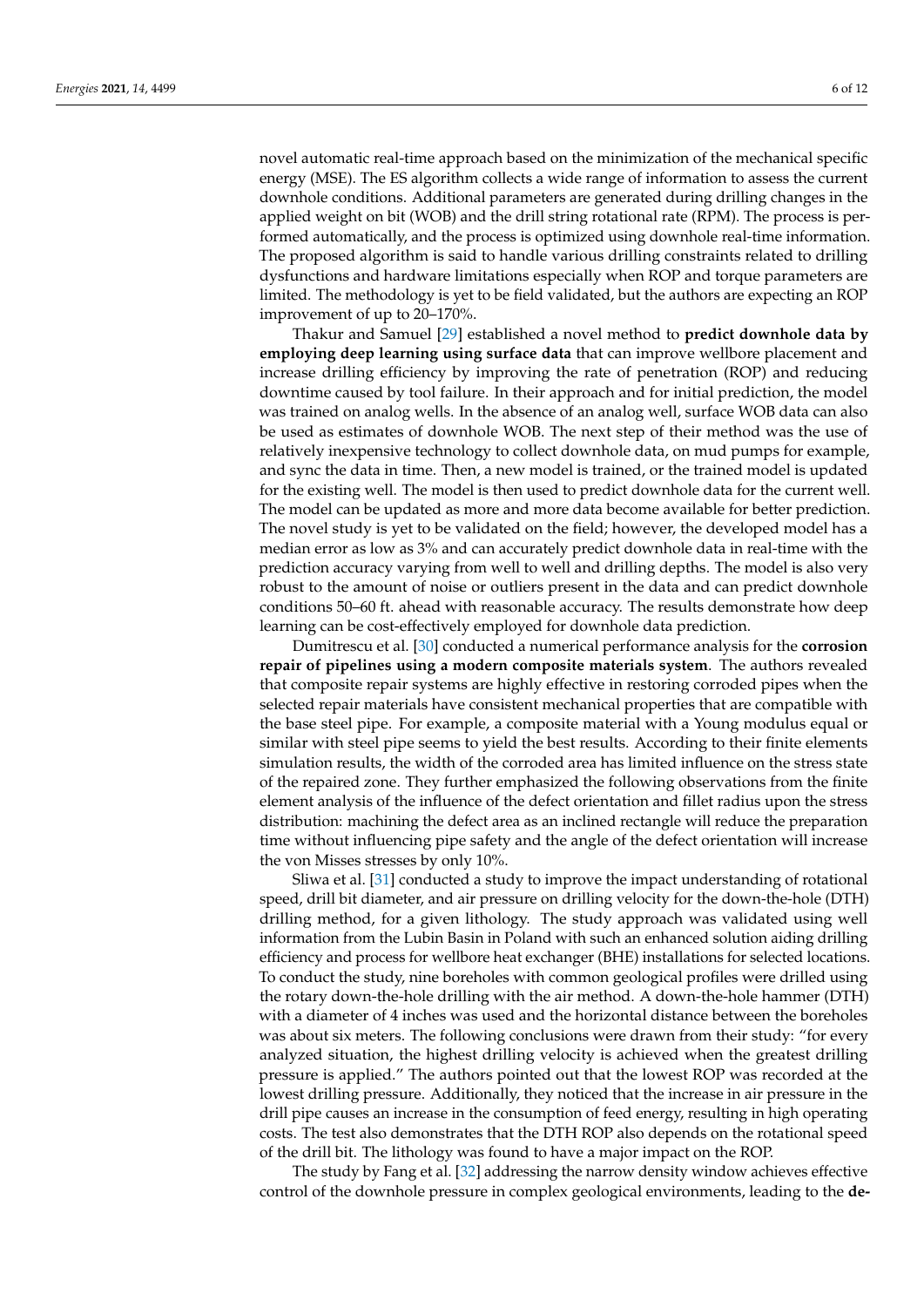**velopment of an MPD wellbore transient flow dynamic model** using the "compressible gas–fluid two-phase flow with the drift flux" model. The developed model was built to accurately describe the characteristics of transient multiphase flow in the wellbore. To verify the established model, a simple experimental device was designed to accommodate a wellbore simulator, liquid circulation system, and an air supply unit. In their findings, the pressure followed a trend of a gradual decline, sharply followed by a pressure fall induced by the original fluid being dispelled with the ingress of gas before an incremental increase again. The control of wellhead backpressure is performed using the throttle valve. Higher wellhead backpressure means lower downhole pressure. The authors have stated that "When the gas–liquid two-phase flow in the wellbore reaches an equilibrium state, the

downhole pressure will decrease less with the increase of drilling fluid displacement, and

Table [1](#page-6-0) highlights the technologies covered in this paper.

<span id="page-6-0"></span>

| Author                                                   | Technology                                                                                                                                                      | <b>Comments</b>                                                                                                                        |
|----------------------------------------------------------|-----------------------------------------------------------------------------------------------------------------------------------------------------------------|----------------------------------------------------------------------------------------------------------------------------------------|
| Endsley et al. (1999)                                    | Definition of autonomous drilling                                                                                                                               | This is the first accepted version of a<br>definition for autonomous drilling                                                          |
| Macpherson et al. (2013)                                 | Upgrading the autonomous drilling<br>definition and steps forward                                                                                               | This is the most accepted approach by the<br>industry toward automated drilling<br>systems                                             |
| Cayeux et al. (2021)                                     | Proposes an autonomous drilling<br>algorithm                                                                                                                    | A complex autonomous drilling<br>algorithm is presented                                                                                |
| Creegan and Jeffrey (2020)                               | Intelligent drilling optimization<br>application performs as an adaptive<br>autodriller                                                                         | This is the introduction of the autodriller<br>using recent optimization techniques                                                    |
| oedigital article (2019), Enteq, Baker,<br>Schlumberger, | Various rotary steerable systems are<br>introduced with an autonomous mode                                                                                      | The current market is dominated by the<br>low-cost high-performance RSS with<br>autonomous options                                     |
| Sharma et al. (2020)                                     | Instrumentational laboratory-scale test<br>rig (stick-slip simulator)                                                                                           | A mechatronic integration in a unique<br>experimental setup to understand and<br>mitigate stick-slip situations at the bit             |
| Braga et al. (2021)                                      | Predicts bit in real time with 30 s updates<br>using WITMSL data                                                                                                | A very useful integration of real-time<br>data at rig site with bit predictive<br>software package                                     |
| Koc and Taleghani (2020)                                 | Estimates the critical depth of cut (DOC)<br>of different rock specimens                                                                                        | The proposed method can be integrated<br>in ROP evaluation software package and<br>will help in understanding when bit wear<br>is high |
| Nystad et al. (2021)                                     | Application of a data-driven optimization<br>method called extremum seeking (ES)                                                                                | Best applicable to improve safety of<br>drilling process                                                                               |
| Thakur and Samuel (2021)                                 | Predict downhole data by employing<br>deep learning using surface data                                                                                          | Focused on improving rate of penetration                                                                                               |
| Dumitrescu et al. (2021)                                 | Corrosion repair of pipelines using a<br>modern composite materials system                                                                                      | Proposed experimental and numerical<br>work to estimate the repair quality of<br>composite repair systems                              |
| Sliwa et al. (2020)                                      | Understanding of the impact of rotational<br>speed, drill bit diameter, and air pressure<br>on drilling velocity for the down-the-hole<br>(DTH) drilling method | The method is useful to better define<br>automated downhole hammer drilling<br>processes                                               |
| Fang et al. (2019)                                       | Development of an MPD wellbore<br>transient flow dynamic model                                                                                                  | Better prediction of MPD and helping in<br>automated MPD control                                                                       |

**Table 1.** A summary of the technologies covered in this paper is shown herein.

the time of gas reaching the wellhead will be earlier".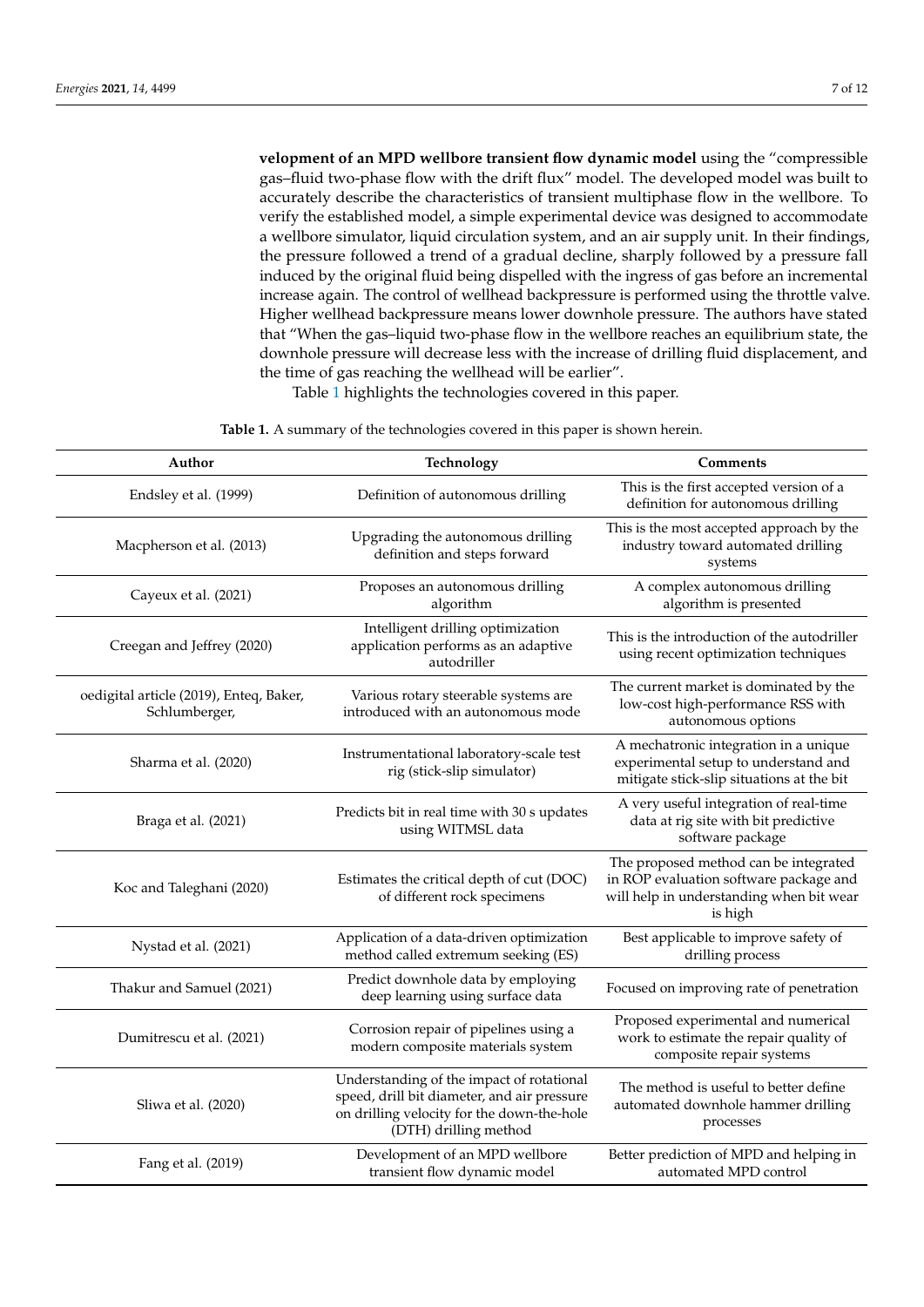### *2.3. Other Next-Generation Ideas That Affect Drilling*

Wellbore construction is not only drilling the hole but the ability to create a safe environment for the wellbore completion for the life of the well. The well construction key element is the casing-cement system that will consolidate the well and isolate unwanted strata. With novel advancements in the production and reservoir technologies as well as in renewable such as geothermal energies, the life of the well is pushed to exceed 25 years. With this in mind, long-term casing-cement properties are now the new research focus. Several researchers have pointed out the importance of long-term cement properties [\[33–](#page-11-2)[37\]](#page-11-3).

Kremieniewski [\[35\]](#page-11-4) investigated the significant influence of graphene oxide (GO) on the rheological properties of selected cement slurries. The conducted studies are important for the oil and gas industry through the better optimization of the cementing process. The author's findings show "that the graphene oxide admixture to the cement slurry resulted in an increase of its rheological parameters". The addition of graphene oxide led to very small increase in slurry viscosity. The lowest measured values of rheological parameters, for all tested slurries, were noticed for the cement slurries with 0% graphene oxide admixture. The author concluded that the "concentration range of 0.01 to 0.03% GO was optimal for cement slurry technology because it caused an improvement for the slurry's mechanical parameters parallel to maintaining the rheology on the required level." The experimental work of Kremieniewski [\[35\]](#page-11-4) was also supported by results on cement properties by others, including Konsta et al. [\[38\]](#page-11-5), Ranjbortareh et al. [\[39\]](#page-11-6) and Kasiravalad [\[40\]](#page-11-7).

Eltsov and Patzek [\[36\]](#page-11-8) proposed a technique for the detection of the integrity of magnetic cement behind casing made of composite fiberglass. The study objective was to demonstrate that a specially designed magnetic logging tool is capable of detecting small changes in the magnetic permeability of cement through a non-magnetic tubular. The proposed tool and methodology will enable identifying potential cement debonding zones. It was revealed in their conclusions that the optimum tool length was between 0.25 and 0.6 m. It was also mentioned that the frequency range between 0.1 and 10 kHz will offer the most accurate results. According to Eltsov and Patzek [\[36\]](#page-11-8) "Signal phase at a high frequency was more sensitive to cement solidification, rather than amplitude. Cavities and cracks filled with magnetic cement were visible on the logs." Using radial distributed sensors, additional cement defects could be revealed. However, the method is applicable to non-magnetic tubulars only, and it will enable evaluating the cement quality in moderate temperature wells  $\left($ <150 °C), as well as determine the poor zonal isolation and cement hardening.

Arbad et al. [\[41\]](#page-11-9) have shown the importance of measuring the bonding between casing and cement and compared these properties with other cement mechanical features such as shear strength and unconfined compressive strength. The paper highlights first a simple yet effective method to measure and compare the so-called interfacial bonding shear strength of casing–cement interaction as well as pure shear strength. The main outcome of the paper was that the bonding strength did not increase after 7 days of curing at all, resulting in a limited stress available to hold casing in place.

Arbad et al. [\[42\]](#page-11-10) presented the study of possible contamination effects on oilwell cements, highlighting that at low concentrations and a short curing time, there is no evidence of any influence, but long-term effects are critical, with massive cement properties reduction. The main conclusion of this paper is that the next generation of well constructions needs to focus on better and cleaner wellbore fluid solutions with minimum cement contaminations, which will result in better long-term integrity for the life of the well.

All the above works on cement show the importance of the future study of novel and more reliable materials that could improve well integrity and lower overall well construction costs. These solutions are highly important and can achieve maximum applicability through drilling automation and careful process management.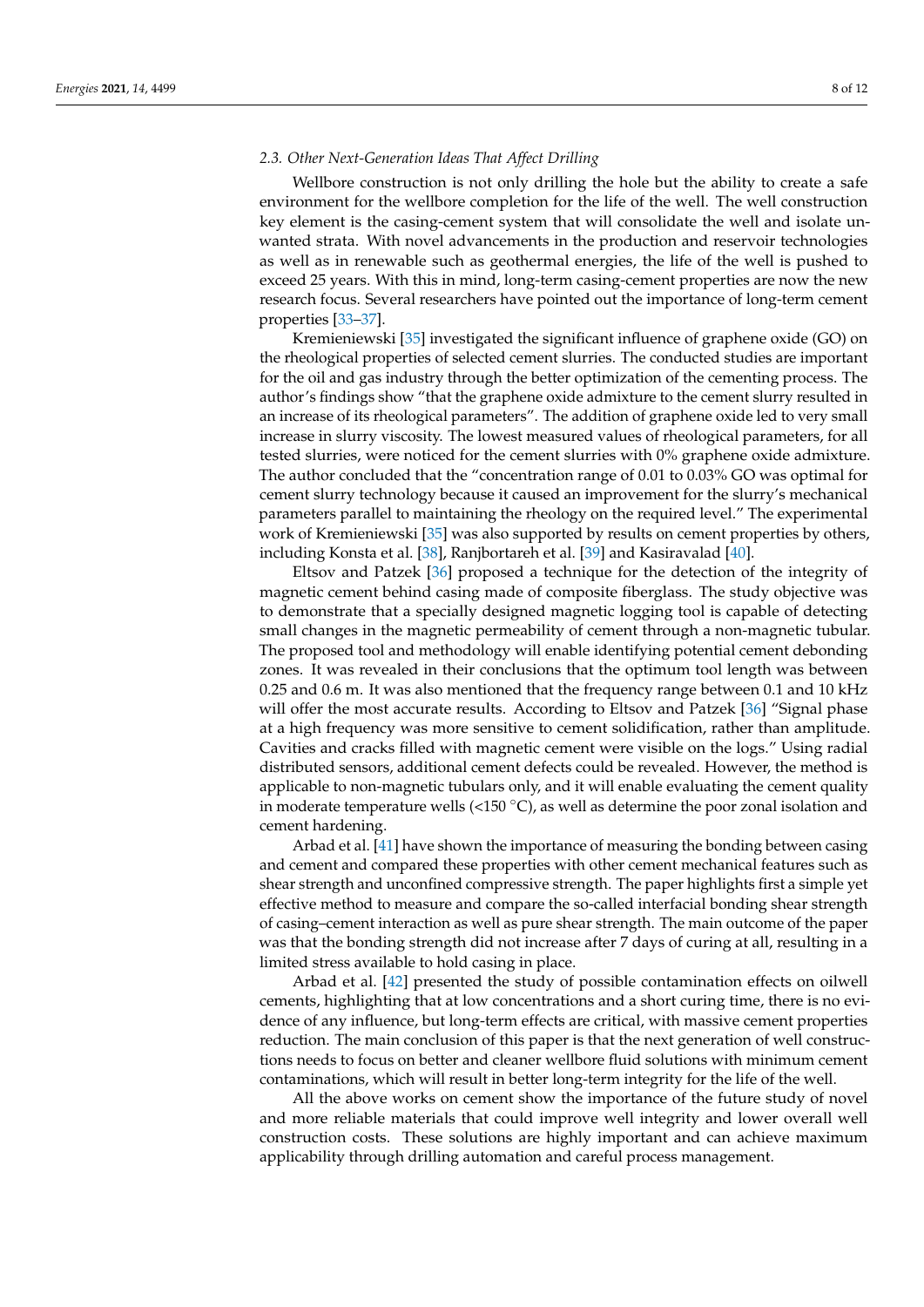# **3. Unconventional Solutions: Bridging the Gaps and Catalyst for Change**

The evolution of drilling technologies has been a long process. Since drilling operations remain the most critical, complex, and costly operation during well development, decreasing the gap between conventional technology and emerging technologies through automation will enhance and improve drilling activities by improving drilling efficiency and increasing safety for all personnel without making costly errors. Despite the deployment and tapping into some 4.0 technologies, the digitalization of drilling operation and management systems is still in the early stages when compared to other industries such as aviation, automobile, and transportation. Technologies such as mixed reality, robotics and drones, Digital Twin and unmanned aerial vehicles are yet to be fully adopted, while they are already quickly growing in terms of application and gaining trust in other industries. Utilizing and leveraging these emerging technologies within an autonomous drilling operation will improve consistency, reduce operating costs, and lower risk potential. Additionally, the new frontier of change from conventional drilling technology will be able to adapt to complex drilling operations which can lead to costly nonproductive time.

As the oil and gas industry is fully entering the world of automation and digital process control, it has been predicted to have more digital instrumentation and automated process control as compared to the traditional drilling method. A solution approach across robotic technology will be a game-changer to drilling operation, especially the drill floor. Having a smaller human footprint with more digital instrumentation will help comply with health, safety, and environmental issues, and would be more cost-effective. Robotic drilling systems (RDSs) are designed to allow unmanned drilling operations. In addition, state-of-the-art robotic drilling technology will be capable of automatic rig move operations. Another emerging solution is that of unmanned aerial vehicles (UAVs). UAVs could be an alternative for the inspection of the mud and storage tanks, transport pipelines, and complex equipment used in refineries of the oil–gas–geothermal facilities. Drones are generally operated using ground control centers, but their operation needs robust flight control techniques combined with state-of-the-art inertial navigation, data processing, and tracking control. The addition of the latest technology will make the future drones more effective for the exploration of oil and gas reservoirs, especially those located in environments that are unsuitable for human access [\[43\]](#page-11-11).

Figure [2](#page-9-0) shows the current adaptation technologies as related to drilling operations and management. Currently, we are in the semi-matured technology phase, and it has been proven to be advantageous in drilling operations. Pushing beyond traditional limitations through technological innovation and leveraging on these much-required technologies will improve the operational consistency in the future, reduce nonproductive time and cost overruns across drilling activities. This reflects a commitment to technical authority, engineering excellence, and safety. Additionally, utilizing these technologies will play a critical role in meeting energy global demand and enable the discovery of new resources, regardless of the operational condition that was not previously economical to produce.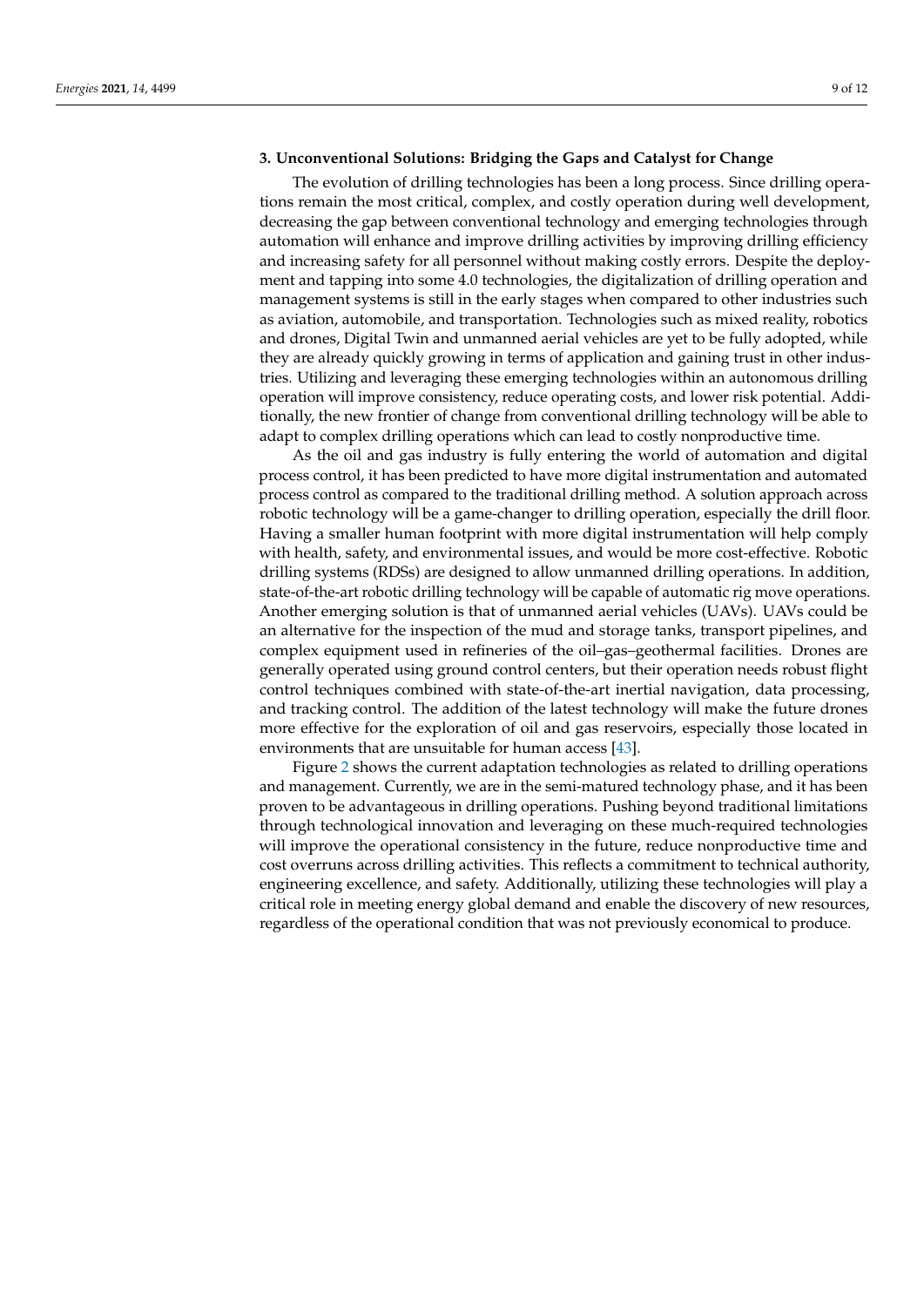<span id="page-9-0"></span>

**Figure 2.** Emerging technologies adoption in drilling operations.

#### **4. Conclusions**

Drilling is a highly dynamic process and has multiple needs that can be addressed through the increased adoption of automation and control due to the complexity of drilling operations.

In this article, we expounded the necessity of leveraging emerging technologies that will change the trajectory in the field of drilling to reduce both well construction and operational costs, while also providing maximum operational efficiency and environmental safety. Additionally, selected companies and academic research that have enabled drilling performance through advancing technologies were identified.

Results have shown that utilizing this novel technology allows faster decision making, tracking new business opportunities, reorganizing operations, and significantly reduce well control risks and operational costs. With a strong partnership between oil–gas–geothermal industries and academia, there are high probabilities of developing more novel and profound tools and technologies to address unsolvable drilling problems, thus increasing discoveries of oil–gas–geothermal sources in highly challenging locations.

**Author Contributions:** Conceptualization, C.T. and O.B.; methodology, C.T. and O.B.; validation, C.T. and O.B.; formal analysis, C.T. and O.B.; investigation, C.T. and O.B.; data curation, O.B.; writing original draft preparation, C.T. and O.B.; writing—review and editing, O.B. and C.T.; supervision, C.T.; project administration, C.T. and O.B. Both authors have read and agreed to the published version of the manuscript.

**Funding:** This research received no external funding.

**Institutional Review Board Statement:** Not applicable.

**Informed Consent Statement:** Not applicable.

**Conflicts of Interest:** The authors declare no conflict of interest.

# **Nomenclature**

| BHA        | Bottomhole Assembly                                     |
|------------|---------------------------------------------------------|
| <b>MPD</b> | Managed Pressure Drilling                               |
| <b>MWD</b> | Measurement While Drilling                              |
| WITSML     | Well-Site Information Transfer Standard Markup Language |
| <b>RSS</b> | Rotary Steerable System                                 |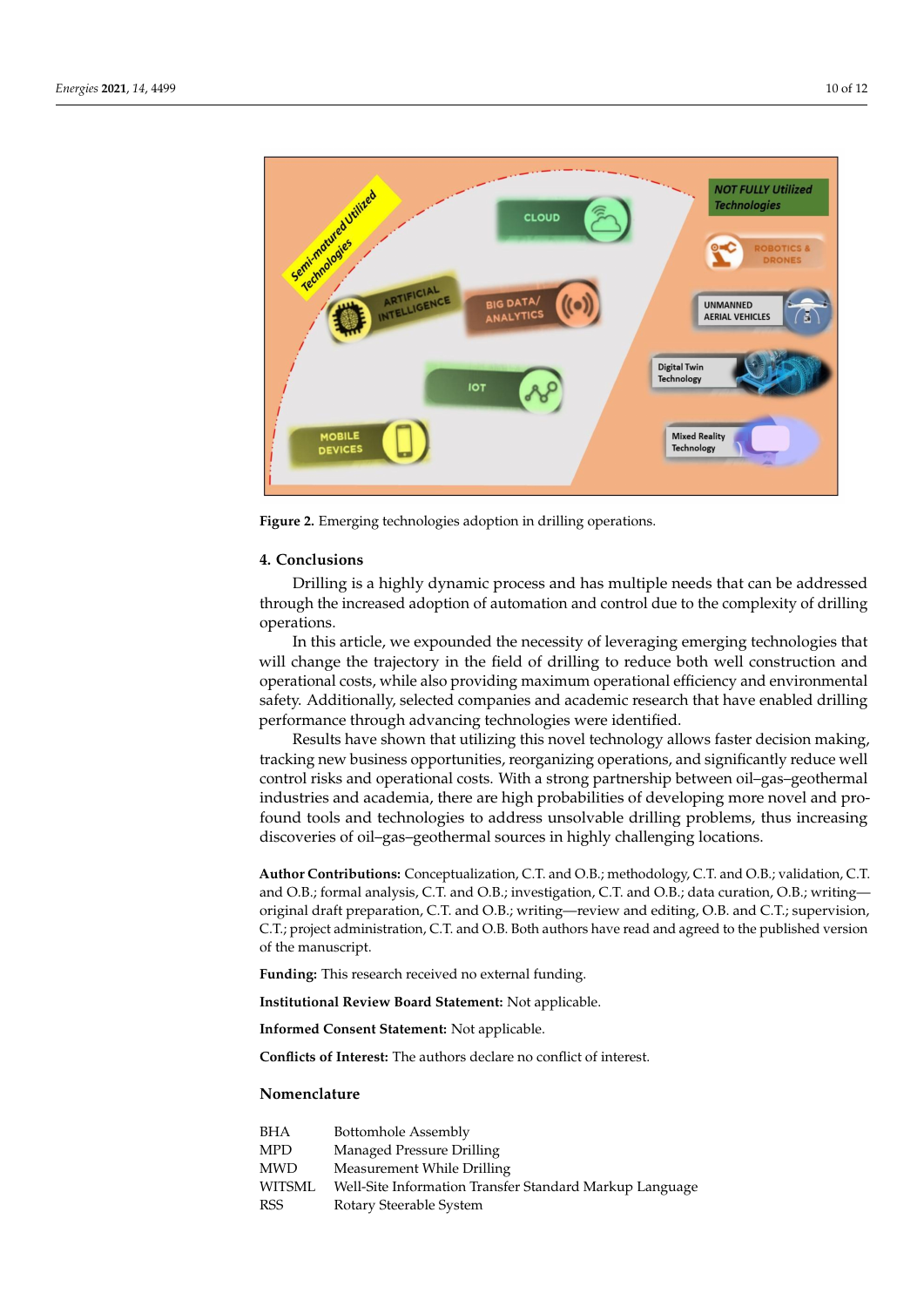### **References**

- <span id="page-10-0"></span>1. Menand, S. Technology Focus: Horizontal and Extended-Reach Wells. *J. Pet. Technol.* **2019**, *71*, 61. [\[CrossRef\]](http://doi.org/10.2118/1119-0061-JPT)
- 2. Aadnøy, B.S. Technology Focus: Multilateral/Extended-Reach Wells. *J. Pet. Technol.* **2018**, *70*, 65. [\[CrossRef\]](http://doi.org/10.2118/0518-0065-JPT)
- 3. Buntoro, A. Casing Drilling Technology as the Alternative of Drilling Efficiency. In Proceedings of the IADC/SPE Asia Pacific Drilling Technology Conference and Exhibition, Jakarta, Indonesia, 25–27 August 2008. [\[CrossRef\]](http://doi.org/10.2118/115283-MS)
- <span id="page-10-1"></span>4. Ma, T.; Chen, P.; Zhao, J. Overview on Vertical and Directional Drilling Technologies for the Exploration and Exploitation of Deep Petroleum Resources. *Geomech. Geophys. Geo-Energy Geo-Resour.* **2016**, *2*, 365–395. [\[CrossRef\]](http://doi.org/10.1007/s40948-016-0038-y)
- <span id="page-10-2"></span>5. Bello, O.; Teodoriu, C.; Holzmann, J.; Yaqoob, T. Application of Artificial Intelligence Methods in Drilling System Design and Operations: A Review of the State of the Art. *J. Artif. Intell. Soft Comput. Res.* **2015**, *5*, 121–139. [\[CrossRef\]](http://doi.org/10.1515/jaiscr-2015-0024)
- <span id="page-10-3"></span>6. Bello, O.; Srivastava, S.; Teodoriu, C.; Okech, R.R. Conference Proceedings. In Proceedings of the First EAGE Workshop on Geothermal Energy and Hydro Power in Africa, online, 7–9 December 2020; Volume 2020, pp. 1–5. [\[CrossRef\]](http://doi.org/10.3997/2214-4609.2020625009)
- <span id="page-10-4"></span>7. Available online: [https://www.prnewswire.com/news-releases/automation-in-oil-rigs-to-have-strong-impact-on-oil-and-gas](https://www.prnewswire.com/news-releases/automation-in-oil-rigs-to-have-strong-impact-on-oil-and-gas-extraction-businesses--discover-company-insights-for-the-oil-and-gas-extraction-industry--bizvibe-301273006.html)[extraction-businesses--discover-company-insights-for-the-oil-and-gas-extraction-industry--bizvibe-301273006.html](https://www.prnewswire.com/news-releases/automation-in-oil-rigs-to-have-strong-impact-on-oil-and-gas-extraction-businesses--discover-company-insights-for-the-oil-and-gas-extraction-industry--bizvibe-301273006.html) (accessed on 28 April 2021).
- <span id="page-10-5"></span>8. Todd, F. World First: Profiling Equinor's Fully Automated Oil and Gas Platform in the North Sea. Available online: [https:](https://www.nsenergybusiness.com/features/first-automated-oil-gas-platform) [//www.nsenergybusiness.com/features/first-automated-oil-gas-platform](https://www.nsenergybusiness.com/features/first-automated-oil-gas-platform) (accessed on 17 June 2021).
- <span id="page-10-6"></span>9. Bureau Veritas. Available online: <https://marine-offshore.bureauveritas.com/magazine/autonomous-future-offshore-platforms> (accessed on 17 June 2021).
- <span id="page-10-7"></span>10. Available online: <https://www.nov.com/products/drilling-control-systems-and-rig-automation> (accessed on 23 April 2021).
- <span id="page-10-8"></span>11. Ghamdi, A.; Meshal, A. IoT in Offshore Operations: Business Implications and Opportunities. In Proceedings of the Abu Dhabi International Petroleum Exhibition & Conference, Abu Dhabi, United Arab Emirates, 9–12 November 2020. [\[CrossRef\]](http://doi.org/10.2118/203091-MS)
- <span id="page-10-9"></span>12. Endsley, M.R.; Kaber, D.B. Level of Automation Effects on Performance, Situation Awareness and Workload in a Dynamic Control Task. *Ergonomics* **1999**, *42*, 462–492. [\[CrossRef\]](http://doi.org/10.1080/001401399185595)
- <span id="page-10-10"></span>13. Macpherson John, D.; de Wardt John, P.; Florence, F.; Chapman Clinton, D.; Zamora, M.; Laing Moray, L.; Fionn, P.I. Drilling Systems Automation: Current State, Initiatives and Potential Impact. In Proceedings of the SPE Annual Technical Conference and Exhibition, New Orleans, LA, USA, 30 September–2 October 2013. [\[CrossRef\]](http://doi.org/10.2118/166263-MS)
- <span id="page-10-11"></span>14. Cayeux, E.; Daireaux, B.; Ambrus, A.; Mihai, R.; Carlsen, L. Autonomous Decision-Making While Drilling. *Energies* **2021**, *14*, 969. [\[CrossRef\]](http://doi.org/10.3390/en14040969)
- <span id="page-10-12"></span>15. Creegan, A.; Jeffery, C. Adaptive Drilling Application uses AI to Enhance On-Bottom Drilling Performance. *J. Pet. Technol.* **2020**, *72*, 45–47.
- <span id="page-10-13"></span>16. Available online: <https://www.drillingcontractor.org/> (accessed on 21 April 2021).
- <span id="page-10-14"></span>17. Available online: <https://www.enteq.com/products/rotary-steerable-system-srss/> (accessed on 21 April 2021).
- <span id="page-10-15"></span>18. Available online: <https://www.oedigital.com/news/466176-push-the-bit-rss> (accessed on 20 April 2021).
- <span id="page-10-16"></span>19. Available online: [https://www.bakerhughes.com/sites/bakerhughes/files/2021-01/i-Trak-drilling-automation-services-slsh.](https://www.bakerhughes.com/sites/bakerhughes/files/2021-01/i-Trak-drilling-automation-services-slsh.pdf) [pdf](https://www.bakerhughes.com/sites/bakerhughes/files/2021-01/i-Trak-drilling-automation-services-slsh.pdf) (accessed on 29 April 2021).
- <span id="page-10-17"></span>20. Forester, S. Better Understanding of Data, Physics Key to BHA Optimization. Available online: [https://www.drillingcontractor.](https://www.drillingcontractor.org/better-understanding-of-data-physics-key-to-bha-optimization-59510) [org/better-understanding-of-data-physics-key-to-bha-optimization-59510](https://www.drillingcontractor.org/better-understanding-of-data-physics-key-to-bha-optimization-59510) (accessed on 16 June 2021).
- <span id="page-10-18"></span>21. Available online: [https://www.slb.com/drilling/surface-and-downhole-logging/measurements-while-drilling-services/](https://www.slb.com/drilling/surface-and-downhole-logging/measurements-while-drilling-services/optidrill-bha-monitoring-service) [optidrill-bha-monitoring-service](https://www.slb.com/drilling/surface-and-downhole-logging/measurements-while-drilling-services/optidrill-bha-monitoring-service) (accessed on 21 April 2021).
- <span id="page-10-19"></span>22. Available online: [https://www.worldoil.com/company-news/2021/1/1/safe-influx-granted-patent-for-novel-automated-well](https://www.worldoil.com/company-news/2021/1/1/safe-influx-granted-patent-for-novel-automated-well-control-technology)[control-technology](https://www.worldoil.com/company-news/2021/1/1/safe-influx-granted-patent-for-novel-automated-well-control-technology) (accessed on 21 April 2021).
- <span id="page-10-20"></span>23. Available online: [https://www.drillingcontractor.org/safe-influx-granted-patent-for-novel-automated-well-control-system-](https://www.drillingcontractor.org/safe-influx-granted-patent-for-novel-automated-well-control-system-59148)[59148](https://www.drillingcontractor.org/safe-influx-granted-patent-for-novel-automated-well-control-system-59148) (accessed on 21 April 2021).
- <span id="page-10-21"></span>24. Available online: [https://www.oilfieldtechnology.com/drilling-and-production/09042021/rig-trial-of-integration-of-mpd-and](https://www.oilfieldtechnology.com/drilling-and-production/09042021/rig-trial-of-integration-of-mpd-and-automated-well-control-technology-completed/)[automated-well-control-technology-completed/](https://www.oilfieldtechnology.com/drilling-and-production/09042021/rig-trial-of-integration-of-mpd-and-automated-well-control-technology-completed/) (accessed on 22 April 2021).
- <span id="page-10-22"></span>25. Sharma, A.; Srivastava, S.; Teodoriu, C. Experimental Design, Instrumentation, and Testing of a Laboratory-Scale Test Rig for Torsional Vibrations—The Next Generation. *Energies* **2020**, *13*, 4750. [\[CrossRef\]](http://doi.org/10.3390/en13184750)
- <span id="page-10-23"></span>26. Braga, C.D.; Kamyab, M.; Brian, H.; Joshi, D. Combining Live Drilling Data Stream with a Cloud Data Analytics Pipeline to Perform Real-Time Automated Projections to the Bit. In Proceedings of the SPE/IADC International Drilling Conference and Exhibition, Virtual, 8 March 2021. [\[CrossRef\]](http://doi.org/10.2118/204065-MS)
- <span id="page-10-24"></span>27. Koc, S.; Dahi Taleghani, A. A Fast Method to Determine the Critical Depth of Cut for Various Rock Types. *Energies* **2020**, *13*, 4496. [\[CrossRef\]](http://doi.org/10.3390/en13174496)
- <span id="page-10-25"></span>28. Nystad, M.; Aadnøy, B.S.; Pavlov, A. Real-Time Minimization of Mechanical Specific Energy with Multivariable Extremum Seeking. *Energies* **2021**, *14*, 1298. [\[CrossRef\]](http://doi.org/10.3390/en14051298)
- <span id="page-10-26"></span>29. Thakur, B.; Robello, S. Deep Learning for Downhole Data Prediction: A Cost-Effective Data Telemetry Through Data Analytics. In Proceedings of the SPE Western Regional Meeting, Virtual, 20–22 April 2021. [\[CrossRef\]](http://doi.org/10.2118/200870-MS)
- <span id="page-10-27"></span>30. Dumitrescu, A.; Minescu, M.; Dinita, A.; Lambrescu, I. Corrosion Repair of Pipelines Using Modern Composite Materials Systems: A Numerical Performance Evaluation. *Energies* **2021**, *14*, 615. [\[CrossRef\]](http://doi.org/10.3390/en14030615)